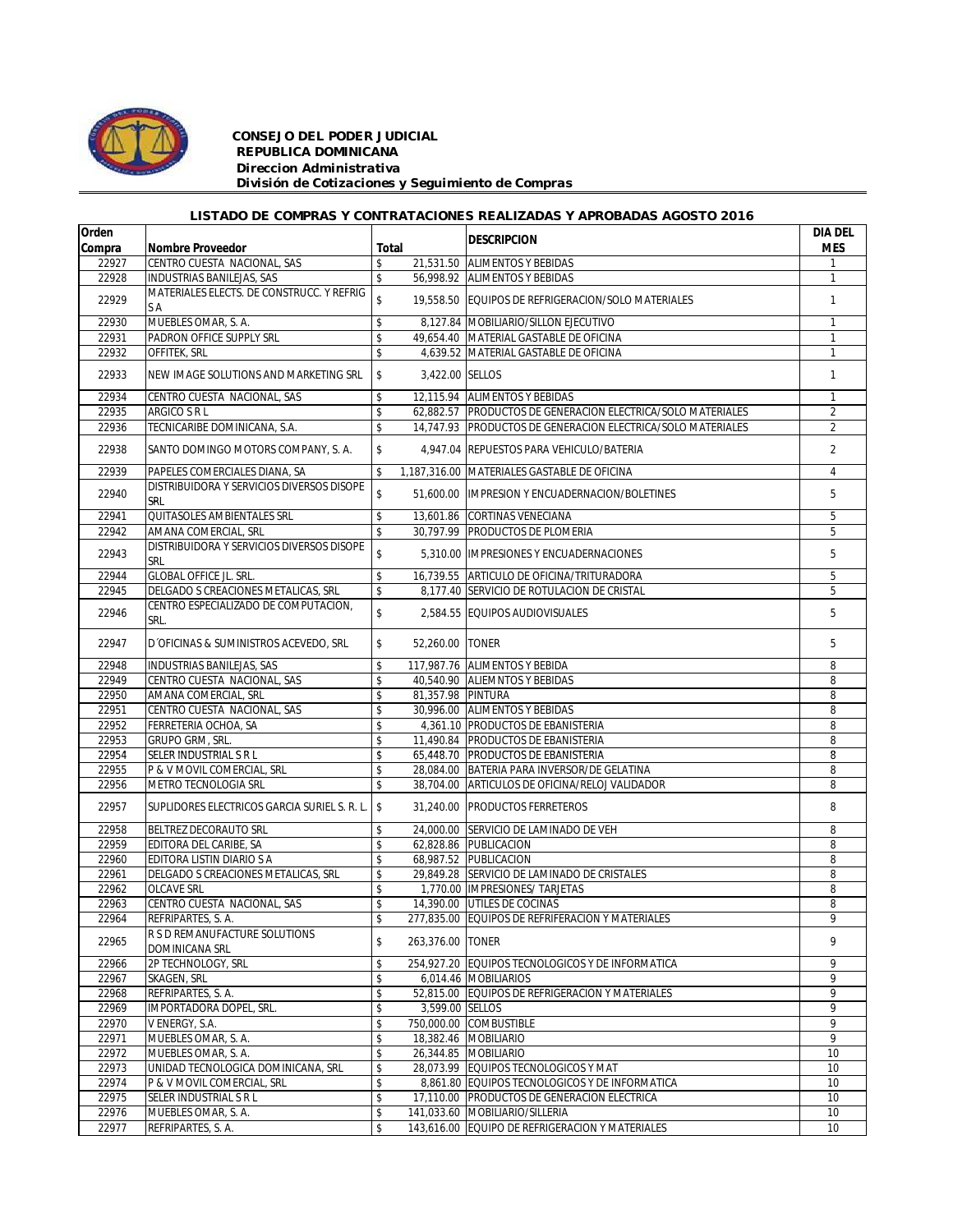| 22979 | TONOS & COLORES SRL                                            | \$<br>16,447.52 PINTURA    |                                                             | 10              |
|-------|----------------------------------------------------------------|----------------------------|-------------------------------------------------------------|-----------------|
| 22980 | AMANA COMERCIAL, SRL                                           | \$                         | 15,731.76 MATERIAL GASTABLE DE LIMPIEZA                     | 10              |
| 22981 | <b>GLOBAL OFFICE JL. SRL.</b>                                  | \$                         | 2,530.00 DONACION                                           | 10              |
| 22982 | AMANA COMERCIAL, SRL                                           | \$                         | 17.231.54 PRODUCTOS DE EBANISTERIA                          | 10              |
| 22983 | 2P TECHNOLOGY, SRL                                             | \$                         | 138,319.60 EQUIPOS TECNOLOGICOS Y DE INFORMATICA            | 11              |
| 22984 | <b>GLOBAL IMAGING PRODUCTS, SRL</b>                            | \$<br>27,399.60 TONER      |                                                             | 12              |
| 22985 | LA INNOVACION, SRL                                             | \$                         | 750.00 UTILES DE COCINA/ESTUFA DE GAS                       | 12              |
| 22986 | AMANA COMERCIAL, SRL                                           | \$                         | 79,893.55 PRODUCTOS DE EBANISTERIA/PLAFOND                  | 12              |
| 22987 | <b>B &amp; H MOBILIARIO, SRL</b>                               | \$                         | 10,278.39 MOBILIARIO/SILLA TIPO CAJERO                      | 12              |
| 22988 | P & V MOVIL COMERCIAL, SRL                                     | \$                         | 15,576.00 UTILES DE COCINA/ESTUFA EMPOSTRABLE               | 12              |
| 22989 | MUEBLES OMAR, S. A.                                            | \$                         | 128.511.79 MOBILIARIO                                       | 15              |
| 22990 | <b>B &amp; H MOBILIARIO, SRL</b>                               |                            | 28,899.68 NOBILIARIO                                        | 15              |
|       |                                                                | \$                         |                                                             |                 |
| 22991 | SKAGEN, SRL                                                    | \$                         | 29,013.84 MOBILIARIO                                        | 15              |
| 22992 | CENTRO CUESTA NACIONAL, SAS                                    | \$                         | 2,395.00 UTILES DE COCINA                                   | 15              |
| 22993 | CENTRO CUESTA NACIONAL, SAS                                    | \$                         | 11,385.24 ALIMENTOS Y BEBIDAS                               | 15              |
| 22994 | CENTRO CUESTA NACIONAL, SAS                                    | \$                         | 7,038.04 ALIMENTOS Y BEBIDAS                                | 15              |
| 22995 | <b>EMPRESAS INTEGRADAS S A S</b>                               | \$                         | 192,576.00 MOBILIARIOS                                      | 17              |
| 22996 | OFINOVA SRL                                                    | \$                         | 321,375.95 MOBILIARIO                                       | 17              |
| 22997 | COMPU-OFFICE DOMINICANA SRL                                    | \$                         | 98,066.07 MOBILIARIO                                        | 17              |
| 22998 | CENTRO ESPECIALIZADO DE COMPUTACION,<br>SRL.                   | \$                         | 3,600.00 EQUIPOS AUDIOVISUALES                              | 18              |
| 22999 | GLOBAL OFFICE JL. SRL.                                         | \$                         | 2,451.49 MATERIAL GASTABLE DE OFICINA                       | 18              |
| 23000 | OFFITEK, SRL                                                   | \$                         | 3,855.65 MATERIAL GASTABLE DE OFICNA                        | 18              |
| 23001 | REFRICOMFORT SRL                                               | \$                         | 117,794.37 EQUI. DE REFRIGERACION                           | 18              |
| 23002 | TERMO ENVASES, S. A.                                           | \$                         | 126,420.78 PRODUCTOS DESECHABLES                            | 18              |
| 23003 | VIAMAR, S. A.                                                  | \$                         | 4.929.51 REPUESTOS PARA VEHICULO                            | 18              |
|       |                                                                |                            |                                                             |                 |
| 23004 | VIAMAR, S. A.<br>PINTURAS POPULAR, S. A.                       | \$                         | 6,107.62 REPUESTOS PARA VEHICULO/BATERIA                    | 18<br>18        |
| 23005 |                                                                | \$<br>140,102.54 PINTURA   |                                                             |                 |
| 23006 | JOSE MARMOL DISENOS Y CONSTRUCCIONES<br>SRL                    | \$                         | 15.222.00 CORTINAS VENECIANA                                | 19              |
| 23007 | COMPU LETRAS DESIGNS SRL                                       | \$                         | 5,546.00 LAMINADO/CRISTALES DE VEH                          | 19              |
| 23008 | PERSEUS COMERCIAL, SRL                                         | \$                         | 9,291.32 PRODUCTOS FERRETEROS                               | 19              |
| 23009 | TONER DEPOT INTERNATIONAL A. R. C., SRL,                       | \$<br>476,971.86   TONERES |                                                             | 19              |
| 23010 | EVERPRINT TECHNOLOGIES DOMINICANA SRL                          | \$<br>26,290.40   TONERES  |                                                             | 19              |
| 23011 | R S D REMANUFACTURE SOLUTIONS<br>DOMINICANA SRL                | \$<br>376,951.00   TONERES |                                                             | 19              |
| 23012 | <b>EDUPROGRESO S R L</b>                                       | \$                         | 599,392.45 MATERIAL GASTABLE DE OFICINA                     | 19              |
| 23013 | HERMOSILLO COMERCIAL SRL                                       |                            | 24,999.00 MATERIAL GASTABLE DE OFICINA                      | $\overline{19}$ |
|       |                                                                | \$                         |                                                             |                 |
| 23014 | REFRICENTRO LOS PRADOS, SRL.                                   | \$                         | 4,600.00 EQUIPOS DE REFRIGERACION                           | 19              |
| 23015 | MUEBLES OMAR, S. A.                                            | \$                         | 7,704.03 MOBILIARIO/SILLON SECRETARIAL                      | $\overline{22}$ |
| 23016 | REFRICENTRO BOLIVAR Y ARIAS SRL                                | \$                         | 16,750.00 EQUIP. DE REFRIGERACION                           | 22              |
| 23017 | <b>B &amp; H MOBILIARIO, SRL</b>                               | \$                         | 6,593.25 MOBILIARIO/SILLON EJECUTIVO                        | 22              |
| 23018 | SECURITY DEVELOPMENT CORPORATION, S. S.,<br><b>SRL</b>         | \$                         | 12,449.00 EQUIPOS DE SEGURIDAD/GRABADOR Y DISCO DURO        | 23              |
| 23019 | CENTRO CUESTA NACIONAL, SAS                                    | \$                         | 44,698.00 ALIMENTOS Y BEBIDAS                               | 23              |
| 23020 | INDUSTRIAS BANILEJAS, SAS                                      | \$                         | 60,798.85 ALIMENTOS Y BEBIDAS                               | 23              |
| 23021 | AVELINO ABREU, SAS                                             | \$                         | 29,334.28 REPUESTOS VEH./ GOMAS                             | 24              |
| 23022 | COMERCIAL SANTANA, SRL.                                        | \$                         | 10.915.00 EQ. GENERACION ELE/ BATERIAS                      | 24              |
| 23023 | REFRIPARTES, S. A.                                             | \$                         | 100,100.00 EQ. DE REFRIGERACION                             | 24              |
| 23024 | <b>INGENIERIA &amp; SERVICIOS SRL</b>                          | \$                         | 73,112.00 EQU. DE REFRIGERACION                             | 24              |
| 23025 | REFRICENTRO LOS PRADOS, SRL.                                   | \$                         | 77,380.00 EQ. DE REFRIGERACION                              | 24              |
| 23026 | INGENIERIA & SERVICIOS SRL                                     | \$                         | 97,371.43 EQU. DE REFRIGERACION                             | 25              |
| 23027 | FERRETERIA GOFAM S R L                                         | \$                         | 191,313.07 MATERIAL GASTABLE DE LIMPIEZA                    | 26              |
| 23028 | SERVICIOS EMPRESARIALES CANAAN SRL                             | \$                         | 85,168.05 MATERIAL GASTABLE DE LIMPIEZA                     | 26              |
| 23029 |                                                                | \$                         | <b>TEXTILES/UNIFORMES</b>                                   | 29              |
|       | ANTONIO CHAHIN M S A                                           | 39,100.00                  |                                                             |                 |
| 23030 | DISTRIBUIDORA Y SERVICIOS DIVERSOS DISOPE<br>SRL               | \$<br>68,560.00            | <b>IMPRESION Y ENCUADERNACION/BOLETINES</b>                 | 29              |
| 23031 | ATHILL & MARTINEZ, S. A.                                       | \$                         | 9.086.00 ARTICULOS DE OFICNA/ZAFACONES                      | 29              |
| 23032 | PS & S PROVEEDORA DE SERVICIOS &<br>SUMINISTROS DE OFICINA SRL | \$                         | 3.599.97 EQUIPOS TECNOLOGICOS Y DE INFORMATICA/PORTA TECLAD | 29              |
| 23033 | PERSEUS COMERCIAL, SRL                                         | \$                         | 29,120.00 ELECTRODOIMESTICOS/MICROONDAS                     | 30              |
| 23034 | ATHILL & MARTINEZ, S. A.                                       | \$                         | 7,221.60 DISPENDADOR DE BAÑOS                               | 30              |
| 23035 |                                                                |                            |                                                             | 30              |
|       | OMEGA TECH, S. A.                                              | \$<br>9,764.98 TONER       |                                                             |                 |
| 23036 | OFFICELINE S R L                                               | \$                         | 4,781.26 ARTICULOS DE OFICNA/PIZARRAS                       | 30              |
| 23037 | AVELINO ABREU, SAS                                             | \$                         | 14,304.72 REPUESTOS PARA VEHICULOS                          | 30              |
| 23039 | 2P TECHNOLOGY, SRL                                             | \$                         | 34,579.90 EQ. DE INFORMATICA                                | 30              |
| 23040 | COMPU-OFFICE DOMINICANA SRL                                    | \$                         | 2,398.00 EQ. DE INFORMATICA                                 | 30              |
| 23041 | FERRETERIA AMERICANA, SAS                                      | \$                         | 2,373.10 PRODUCTOS DE PLOMERIA                              | 31              |
| 23042 | BELTREZ DECORAUTO SRL                                          | \$                         | 5,000.00 REPUESTOS PARA VEHICULOS (RETROVISOR IZQUIERDO)    | 31              |